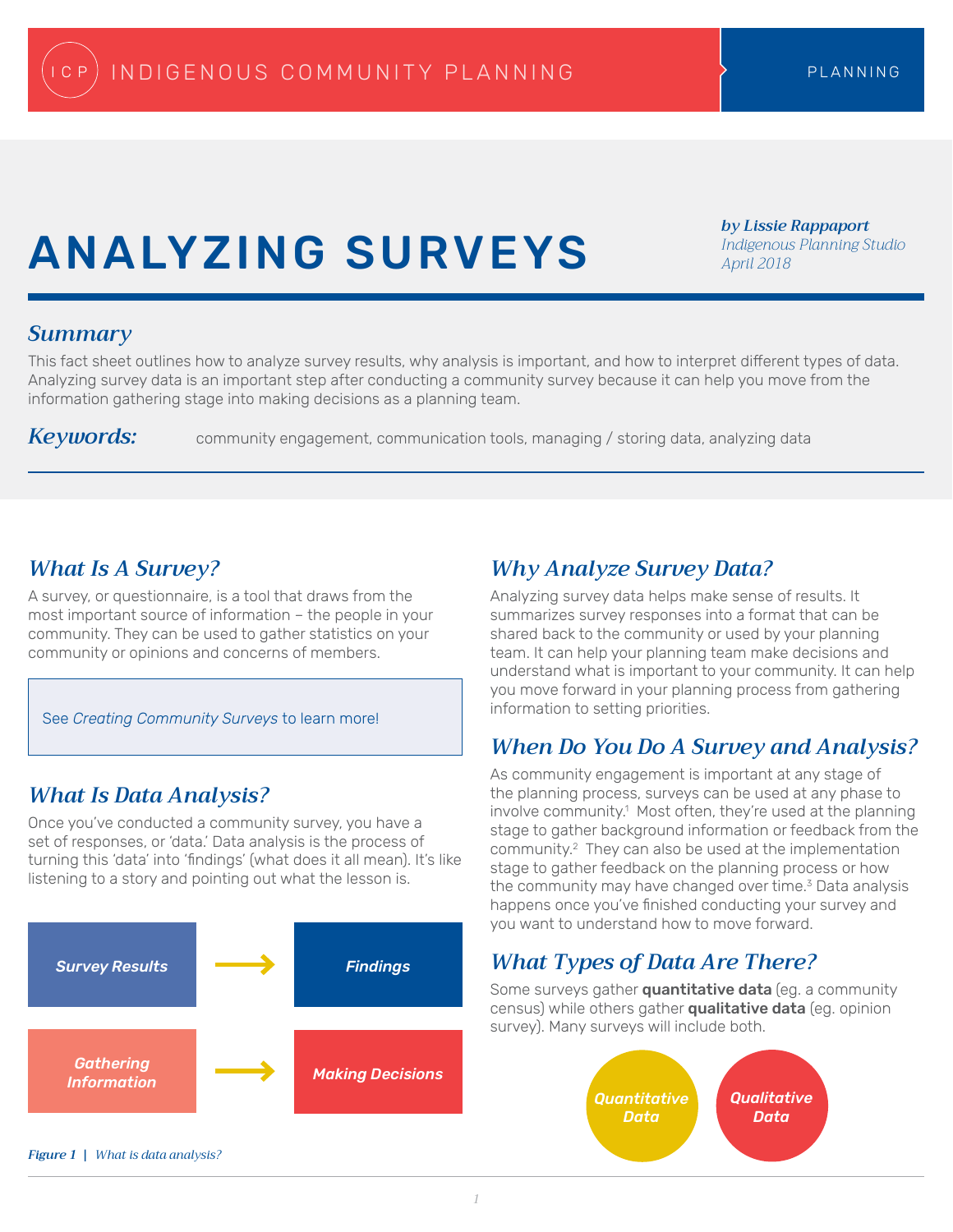#### Quantitative Data

Quantitative Data refers to numbers or data collected through close-ended questions (yes/no, multiple choice questions).<sup>4</sup>

**Example Question:** Which of the following is your top priority for the community? a) Housing b) Recreation c) Jobs d) Food security e) Road access

Results: You will get a certain number of responses for a, b, c, d, and e and can add each up.

#### *Table 1 | Benefits and drawbacks of quantitative data.*

| <b>Benefits</b>                                     | <b>Drawbacks</b>                                             |
|-----------------------------------------------------|--------------------------------------------------------------|
| Basic analysis can be quick<br>and easy             | More detailed analysis might<br>require statstical expertise |
| Findings can be concrete<br>and not subject to bias | Doesn't answer the 'why' <sup>6</sup>                        |

#### Qualitative Data

Qualitative data refers to written words or data collected through open-ended responses.<sup>5</sup>

**Example Question:** What is your top priority for the community?

Results: You will get many sentences as responses, such as: "I feel like there should be a new recreation centre for youth to go to after school."

#### *Table 2 | Benefits and drawbacks of qualitative data.*

| <b>Benefits</b>                                            | <b>Drawbacks</b>                                                                                     |
|------------------------------------------------------------|------------------------------------------------------------------------------------------------------|
| You can use your own<br>knowledge to interpret<br>results  | Can be time consuming                                                                                |
| Can capture information you<br>might have never thought of | May be subject to bias                                                                               |
|                                                            | Findings are specific to the<br>people who responded an<br>may not represent the whole<br>community' |

## *How Do You Analyze Survey Data?*

### Focus your analysis *1*

Your analysis will be informed by what you want to get out of it. Think about the original purpose of the survey and what you wanted to find out.<sup>8</sup> Remember this throughout the analysis. You can also place Indigenous world views at the centre and analyze responses from this perspective.<sup>9</sup>

#### Prepare your data *2*

Get to know the data, what was asked, and how many responses there were.<sup>10</sup> The easiest way to go through it will be on the computer, in a program like Microsoft Excel. If your survey was done on paper, type in responses to the computer. If it was done online (ie. Survey Monkey), you can download the results and add to Excel. See Figure 2 for a sample of Excel data.

#### *Tips for Success*

- Type all answers from one survey (one person) in the same row so you can compare responses from that person together (see Figure 2).
- If you gathered both qualitative and quantitative data, it's helpful to enter these separately – you can use separate "sheets" in Excel.
- Once the data is typed up, check for mistakes or have another person double-check it for you!
- See *University of Wisconsin's Using Excel* for a beginner's guide on using the program.

### Analyze it! *3*

Decide what type of data you have - quantitative or qualitative - to see how you will analyze it.

| $\cdots$<br><b>Service</b>            | <b>BBAIRS</b>                                      |                                   | <b>Basement</b><br><b>William</b><br>$22$ mass                                               |  |
|---------------------------------------|----------------------------------------------------|-----------------------------------|----------------------------------------------------------------------------------------------|--|
| <b>C</b><br>$\frac{1+\alpha}{\alpha}$ | of the class<br>● 4 日 日 图 → 多 × 五 →<br>$2 x x + h$ | $-20.44$<br><b>Clay Mean Vent</b> | note pages +<br>tr-<br>the great<br>WHY CARDINAL<br>arrest to a fact that the com-<br>E term |  |
|                                       | А                                                  | 亘                                 |                                                                                              |  |
| 1                                     |                                                    |                                   | Response Number  Q1: What is your age?  Q2: What is your top priority for the community?     |  |
| $\overline{z}$                        | $\mathbf{1}$                                       | under 18                          | housing                                                                                      |  |
| 3                                     |                                                    | 19-24                             | jobs                                                                                         |  |
| 4                                     | 3                                                  | 19-24                             | housing                                                                                      |  |
| 5                                     |                                                    | under 18                          | jobs:                                                                                        |  |
| 6                                     | 5                                                  | under 18                          | community centre                                                                             |  |
| 7                                     | 6                                                  | $25 - 34$                         | housing                                                                                      |  |
| $\mathbf{R}$                          | 7                                                  | $25 - 34$                         | housing                                                                                      |  |
| 9                                     | 8                                                  | under 18                          | community centre                                                                             |  |
| 10                                    | 9                                                  | $19-24$                           | jobs:                                                                                        |  |
| 11                                    | 10                                                 | 35-44                             | jobs                                                                                         |  |
| 12                                    | 11                                                 | $19 - 24$                         | jobs:                                                                                        |  |
| 77                                    | $-$                                                |                                   |                                                                                              |  |

#### *Figure 2 | Sample Excel spreadsheet of survey data*

*Adapted from:* (University of Wisconsin-Extension. "Using Excel for Analyzing Survey Questionnaires." University of Wisconsin-Extension. 2004. [https://](https://learningstore.uwex.edu/Assets/pdfs/G3658-14.pdf) [learningstore.uwex.edu/Assets/pdfs/G3658-14.pdf.](https://learningstore.uwex.edu/Assets/pdfs/G3658-14.pdf) p. 21.) *Used with permission.*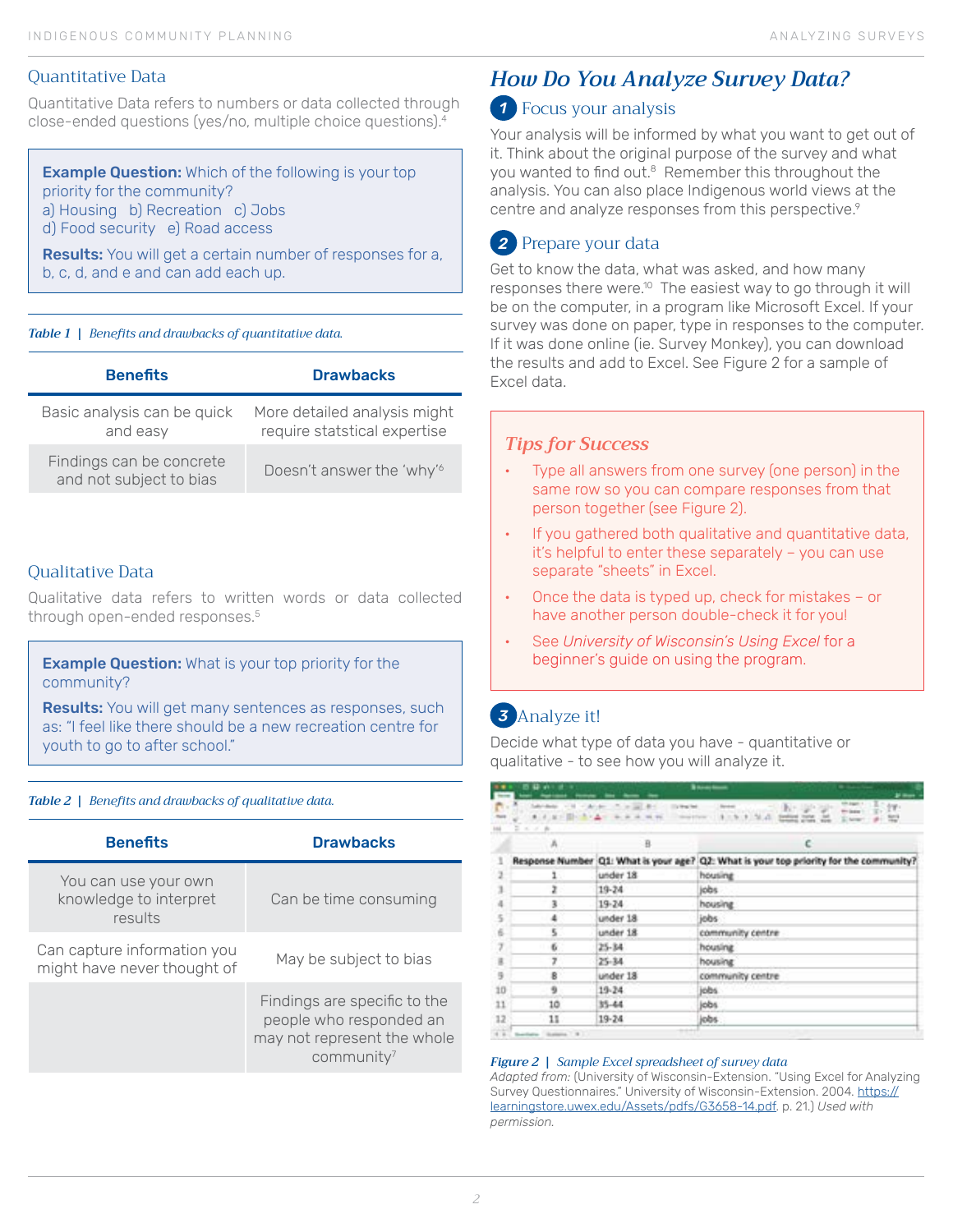### *How Do You Analyze Quantitative Data?*

For quantitative data, you can use math equations to give meaning to responses. If you're using Excel, many of these are "formulas" that the program will do for you. Some common equations are described below.

#### **Percentages**

Percentages show what proportion a response is out of the total (translated in a value out of 100).<sup>11</sup> They can be useful to compare responses.

#### *Example*

New community centre support (n=56)

75% of people want a new community centre

25% of people don't want a new community centre

#### *Tips for Success*

When reporting percentages, it's helpful to show the total number of responses using the letter n=#. It shows how many are represented in the percentage.

#### Averages

Averages show the most common value. They can be used to show the most common response from a scale in a multiplechoice question, rather than what was the highest response. You can calculate this by assigning values to each response.<sup>12</sup>

### *Example*

#### I think there should be a new community centre in the community.

a) Strongly Agree b) Agree c) Neutral

d) Disagree e) Strongly Disagree

The average response is "Agree."

#### *Tips for Success*

See *University of Wisconsin's Analyzing Quantitative Data*  for directions on how to calculate percentages, averages, and other equations.

### *How To Analyze Qualitative Data?*

There is not one way to do qualitative analysis. It is a process of reading, interpreting, and then trying to understand what it all means.13

There is the possibility for bias in qualitative analysis because the person interprets data through their own knowledge. To reduce bias, have multiple people read through the findings

#### *bias*

favouritism towards one response or idea, usually in a way that is considered unfair.

or hold meetings with your planning team as you analyze results.14 But, because you interpret data through someone's experience, there is an opportunity to bring in Indigenous perspectives. You can frame issues through your world view and what's important to your community.<sup>15</sup>

In general, you can follow the steps below<sup>16</sup>:



#### *Interpret the themes & bring it all together*

#### Code the data

This step involves reading results and identifying themes or ideas. These themes are your categories (and subcategories) that help sort what is being said. It can be helpful to print out the responses and write your themes and notes on the margins. Be sure read through responses more than once so you don't miss anything. Keep a list of each theme and its definition to help explain how you came to your conclusions. And remember, responses can fit in more than one theme.17

#### Organize the themes

Collect your list of themes and see if you can combine any or make sub-themes. Rewrite the definitions for new themes.

#### Interpret the themes & Bring it all together

Once you have your list of themes, sub-themes, look beyond to see key ideas or values in them. Point out connections between themes, like similarities or differences. Look for overlap and connections – you may discover that two or more themes appear together often (ie. education and jobs). Summarize the themes and point out what the major learnings are.18 This summary can serve as the beginning of your survey report.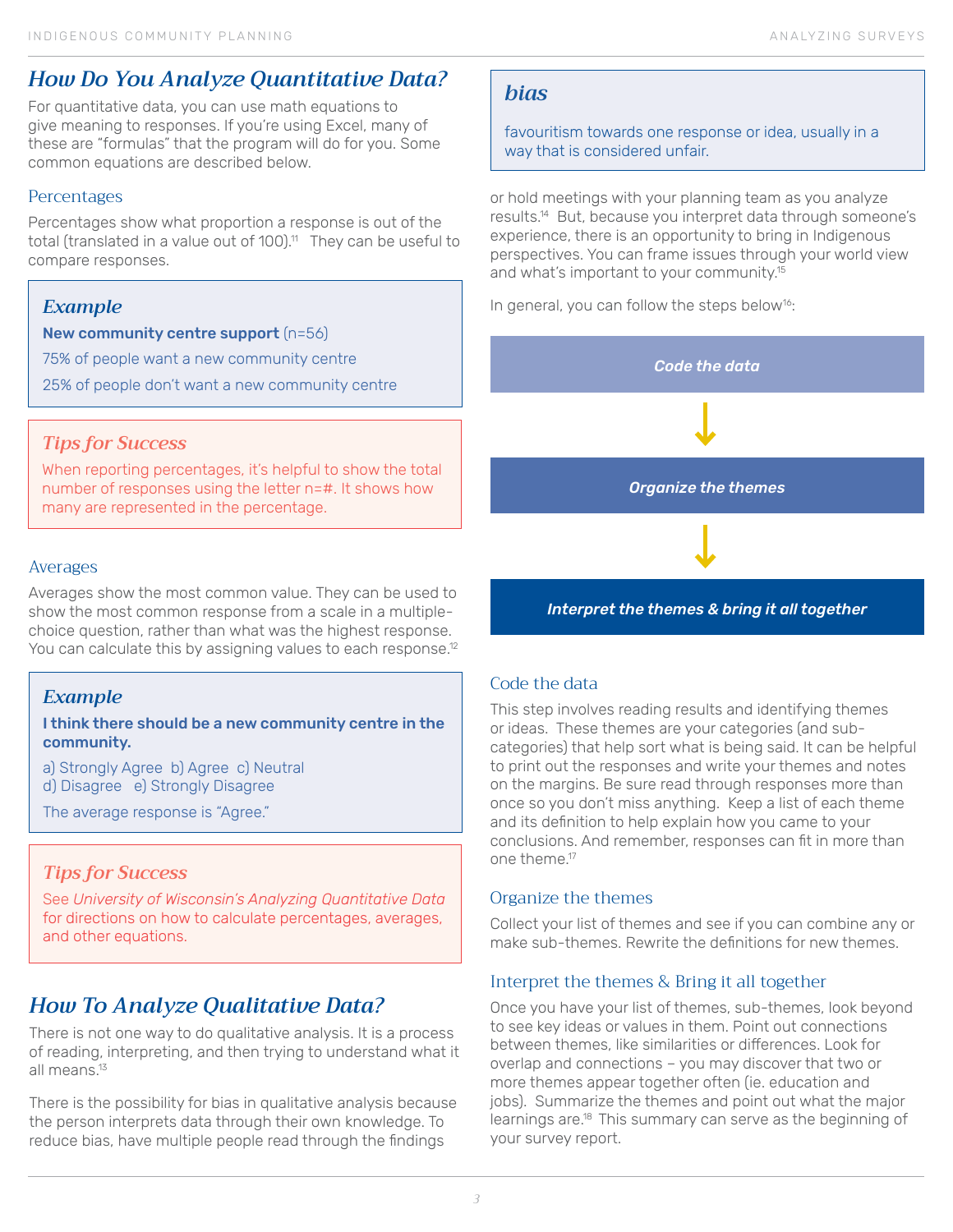### *Example*

#### 1. Code the data

#### What kind of opportunities for youth would you like in the community?

I want to see high-school kids getting more opportunity to play sports or learn music in school.

High-school kids aren't getting enough after-school recreation. There should be places, like a centre, where they can go to be together.

**programs, sports, music**

**High-school** 

**CODES:**

**Recreation, youth centre**

I would like to see cultural programming and chances for youth and elders to learn from each other. **Cultural programs, elders**

The kids need tutoring programs after school to help them graduate and get good jobs.

**Tutoring, jobs**

#### 2. Organize the themes

Combine high-school programs and recreation into a general theme, with sub-themes:

Theme: Youth programs

Sub-themes: sports, music, youth centre, cultural programs, elders, tutoring, job-readiness (Don't forget to write out definitions for themes!)

#### 3. Interpret the themes & Bring it all together

People in the community want there to be programs for youth in a wide range of areas, including recreation, tutoring, and cultural programs. There were suggestions for a centre for youth to gather, sports and music programs, and opportunities to connect with elders. People pointed out the importance for education programs and jobs.

#### *Tips for Success*

- You can count the number of times a theme or sub-theme is mentioned. This can help point out importance. But remember even a theme mentioned only once can still be important!
- Compare themes with demographics (ie. 60% of those under 18 wanted a new community centre).
- See *University of Wisconsin's Analyzing Qualitative Data* for step-by-step instructions on how to code and interpret data.

### *How Do You Share Results?*

Once you've analyzed your survey data, it's important to share your findings with your planning team and back to the community. Write a report that your planning team can use to move forward and a shorter report (2-4 pages) to share with the community. Remember the purpose and focus of your survey to help you decide what to include in the report.

#### *Tips for Success*

Try using visuals in your report to make it more accessible (see Figure 3).



#### *Figure 3 | Sample 'Word Cloud' visual for a report*

*Source:* (Australia Council for the Arts. "Engaged Audiences' Image of Aboriginal and Torres Strait Islander Arts." Digital Image. Building Audiences: Aboriginal and Torres Strait Islander Arts. August 20, 2015. [http://www.](http://www.australiacouncil.gov.au/research/building-audiences-aboriginal-and-torres-strait-islander-arts/) [australiacouncil.gov.au/research/building-audiences-aboriginal-and-torres](http://www.australiacouncil.gov.au/research/building-audiences-aboriginal-and-torres-strait-islander-arts/)[strait-islander-arts/](http://www.australiacouncil.gov.au/research/building-audiences-aboriginal-and-torres-strait-islander-arts/))